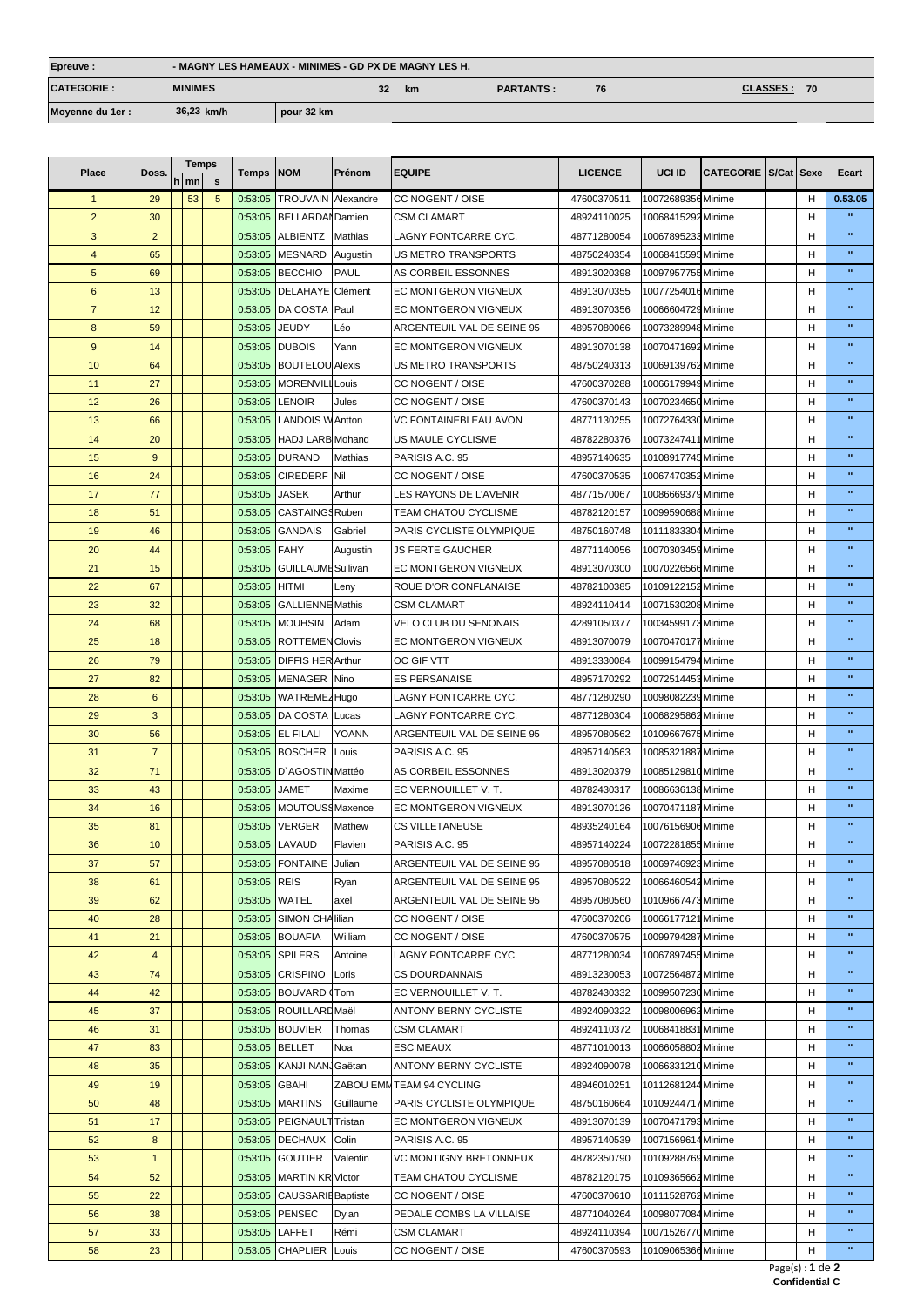| Epreuve:          | - MAGNY LES HAMEAUX - MINIMES - GD PX DE MAGNY LES H. |            |    |           |                  |    |                       |
|-------------------|-------------------------------------------------------|------------|----|-----------|------------------|----|-----------------------|
| <b>CATEGORIE:</b> | <b>MINIMES</b>                                        |            | 32 | <b>km</b> | <b>PARTANTS:</b> | 76 | <b>CLASSES:</b><br>70 |
| Moyenne du 1er :  | 36,23 km/h                                            | pour 32 km |    |           |                  |    |                       |

|       |                    | <b>Temps</b> |   | <b>Temps NOM</b> |                          |                |                                  |                |                    |                             |   |              |
|-------|--------------------|--------------|---|------------------|--------------------------|----------------|----------------------------------|----------------|--------------------|-----------------------------|---|--------------|
| Place | Doss. <sub>r</sub> | h mn         | s |                  |                          | Prénom         | <b>EQUIPE</b>                    | <b>LICENCE</b> | <b>UCI ID</b>      | <b>CATEGORIE S/Cat Sexe</b> |   | Ecart        |
| 59    | 53                 |              |   | 0:53:05 SOUM     |                          | Martin         | TEAM CHATOU CYCLISME             | 48782120177    | 10109365864 Minime |                             | H | п.           |
| 60    | 58                 |              |   |                  | 0:53:05 GICQUEL          | Mahyron        | ARGENTEUIL VAL DE SEINE 95       | 48957080523    | 10066460744 Minime |                             | H | $\mathbf{u}$ |
| 61    | 63                 |              |   |                  | 0:53:05 MOVALLI          | Alexis         | <b>US CRETEIL</b>                | 48946040443    | 10069190282 Minime |                             | H | $\mathbf{u}$ |
| 62    | 5                  |              |   |                  | 0:53:05 THIESSON Clément |                | <b>ILAGNY PONTCARRE CYC.</b>     | 48771280159    | 10067897556 Minime |                             | H | $\bullet$    |
| 63    | 11                 |              |   | $0:53:05$ CAZE   |                          | Alexis         | <b>IEC MONTGERON VIGNEUX</b>     | 48913070397    | 10117277933 Minime |                             | H | $\mathbf{u}$ |
| 64    | 45                 |              |   |                  | 0:53:05 BURMAN           | <b>Isaac</b>   | <b>IPARIS CYCLISTE OLYMPIQUE</b> | 48750160676    | 10109449528 Minime |                             | H | $\mathbf{u}$ |
| 65    | 36                 |              |   |                  | 0:53:05 LAIGRE           | Amaury         | <b>IANTONY BERNY CYCLISTE</b>    | 48924090318    | 10098006558 Minime |                             | H | $\mathbf{u}$ |
| 66    | 73                 |              |   |                  | 0:53:05 DREAN DOI Hugo   |                | <b>AS CORBEIL ESSONNES</b>       | 48913020427    | 10110268974 Minime |                             | H | $\mathbf{H}$ |
| 67    | 34                 |              |   |                  | 0:53:05 POULAIN          | Evan           | <b>VC MUREAUX</b>                | 48782230128    | 10113848880 Minime |                             | H | $\mathbf{u}$ |
| 68    | 70                 |              |   |                  | 0:53:05 BELIERE          | Maxime         | AS CORBEIL ESSONNES              | 48913020396    | 10097954624 Minime |                             | H | $\bullet$    |
| 69    | 54                 |              |   | 0:53:05 ALLILI   |                          | souleyman      | ARGENTEUIL VAL DE SEINE 95       | 48957080542    | 10109665655 Minime |                             | H | $\mathbf{H}$ |
| 70    | 40                 |              |   |                  | 0:53:05 MEUNIER          | <b>ETIENNE</b> | COURBEVOIE SPORTS CYCLISME       | 48924150243    | 10117283892 Minime |                             | H | $\mathbf{u}$ |